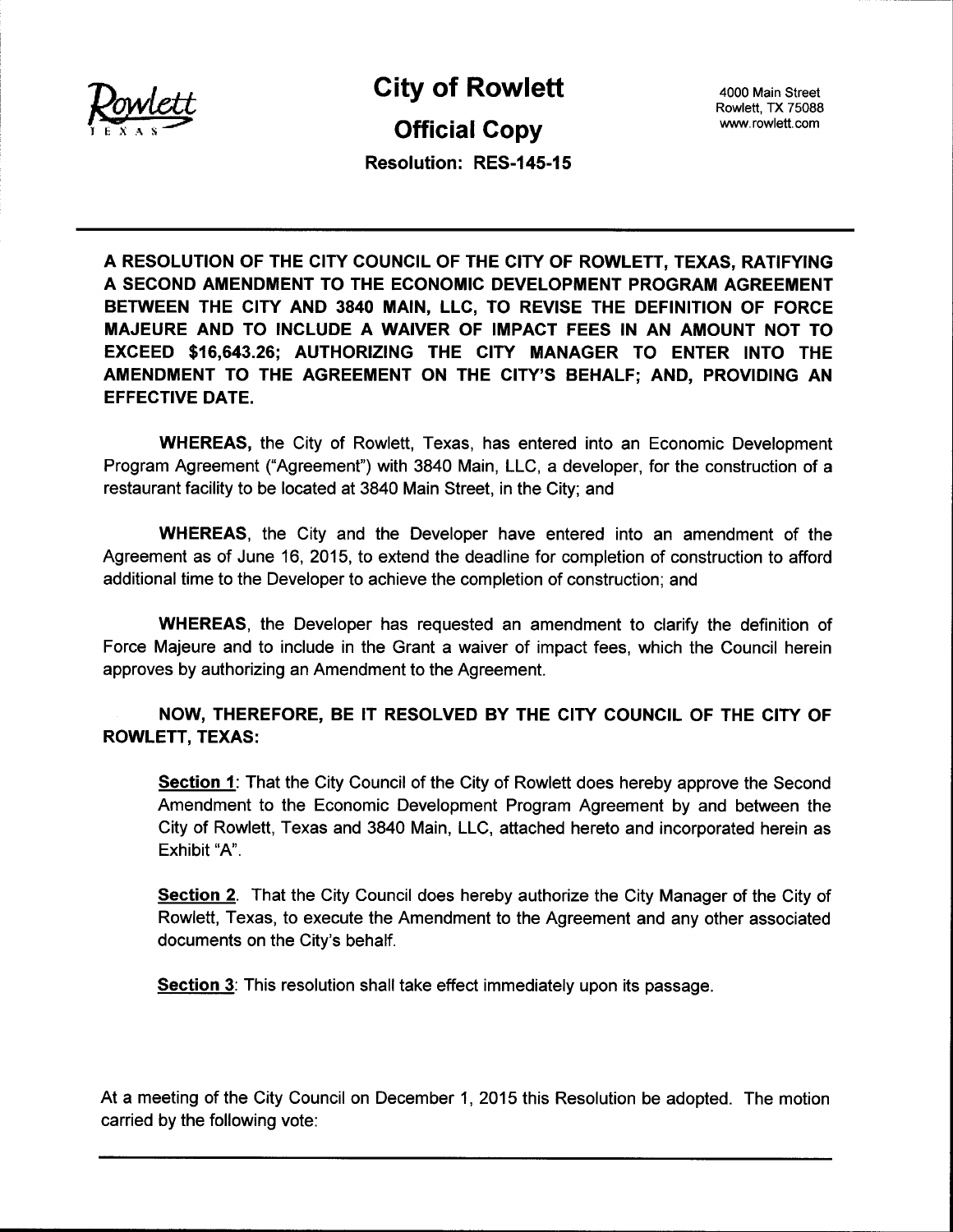Ayes: 7 Mayor Gottel, Mayor Pro Tem Gallops, Deputy Mayor Pro Tem Dana-Bashian, Councilmember van Bloemendaal, Councilmember Pankratz, Councilmember Bobbitt and Councilmember Sheffield

The remainder of this page was intentionally left blank.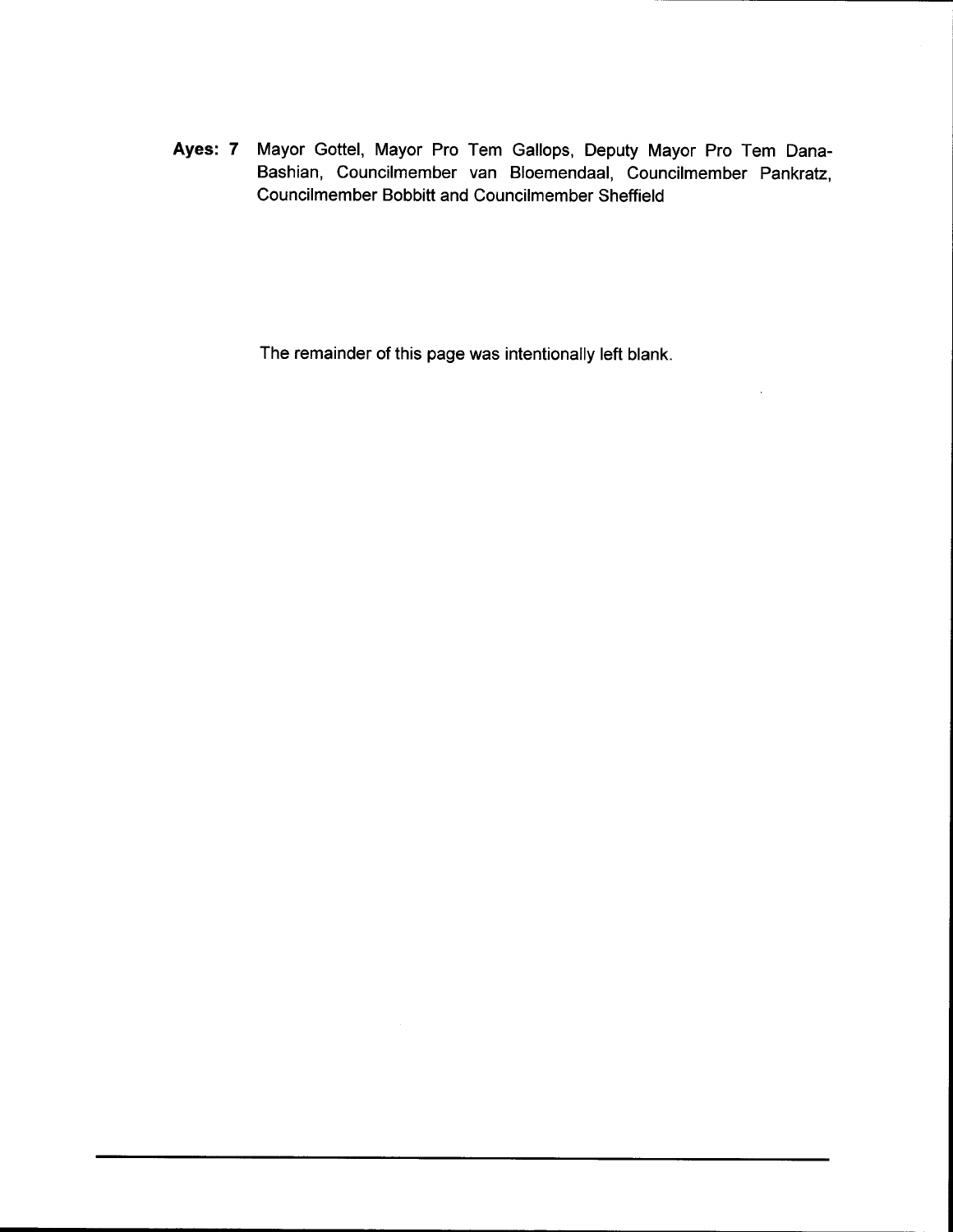| <b>Approved by</b>                                                     | ಆ<br>Mayor                     |
|------------------------------------------------------------------------|--------------------------------|
| Approved to form by                                                    | City Attorney                  |
| <b>efgied by</b><br><b>Change Card Pro</b><br><b>Library Contracts</b> | Umark<br><b>City Secretary</b> |

Date December 1, 2015

Date December 1, 2015

Date December 1, 2015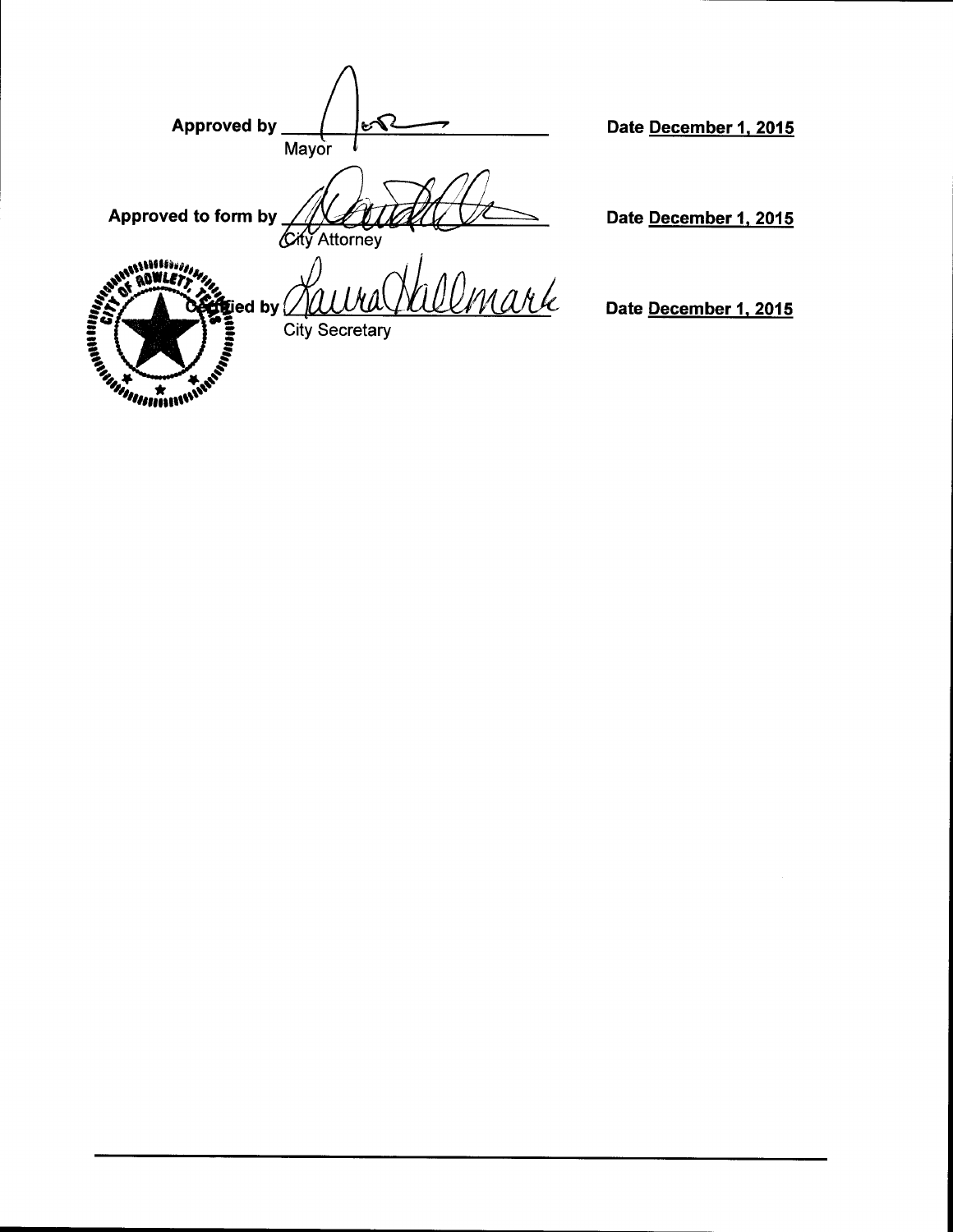STATE OF TEXAS ş §<br>§ COUNTY OF DALLAS

## SECOND AMENDMENT TO ECONOMIC DEVELOPMENT PROGRAM AGREEMENT

THIS SECOND AMENDMENT TO ECONOMIC DEVELOPMENT PROGRAM AGREEMENT ("Second Amendment") is made and entered into by and between the City of Rowlett, Texas, ("City") and 3840 Main, LLC, ("Developer"), as of the date set forth hereinbelow.

WHEREAS, the City has entered into an Economic Development Program Agreement ("Agreement") with Developer effective on or about April 8, 2014, which provided for, *inter* alia, the transfer of real estate from the City to Developer conditioned on certain performance criteria; and

WHEREAS, the parties have agreed to an amendment of the Agreement on or about June 16, 2015, revising the scheduled date for the Completion of Construction; and

WHEREAS, the parties have agreed to this second amendment of the Agreement to revise the definition of "Force Majeure" in Article 1, and to revise Section 3.1 of the Agreement, in accordance with the terms hereof.

NOW THEREFORE, in consideration of the premises and the mutual promises, covenants and agreements set forth herein, the Developer and the City hereby agree as follows:

1. Section 3.1 of Article 3 of the Agreement be and is hereby amended such that Section 3.1 is replaced and shall henceforth read in its entirety as follows:

## ARTICLE <sup>3</sup> Economic Development Grant

3.1. Grant. Subject to the terms, covenants and conditions of this Agreement, the City will make economic development grants to Developer from lawfully available **3.1.** Grant. Subject to the terms, covenants and conditions of this Agreement, the City will make economic development grants to Developer from lawfully available funds in an amount not to exceed Fifty Thousand\_and  $\text{No$ defray <sup>a</sup> portion of the costs of the necessary costs of design, construction, renovation and installation of infrastructure, buildings and facilities for the Project. This part of the Grant shall be paid by the City one (1) year after Completion of Construction, payable from any source of funds lawfully available to the City. In addition, the City shall also waive and release Developer from payment of water, sewer and roadway impact fees, as and when due, in an aggregate amount not to exceed Sixteen Thousand Six Hundred Forty-Three and 26/100 Dollars (\$16,643.26). Forty-Three and 26/100 Dollars (\$16,643.26).<br>Forty-Three and 26/100 Dollars (\$16,643.26).

Second Amendment to Economic Development Program Agreement — Page <sup>1</sup> of <sup>2</sup>